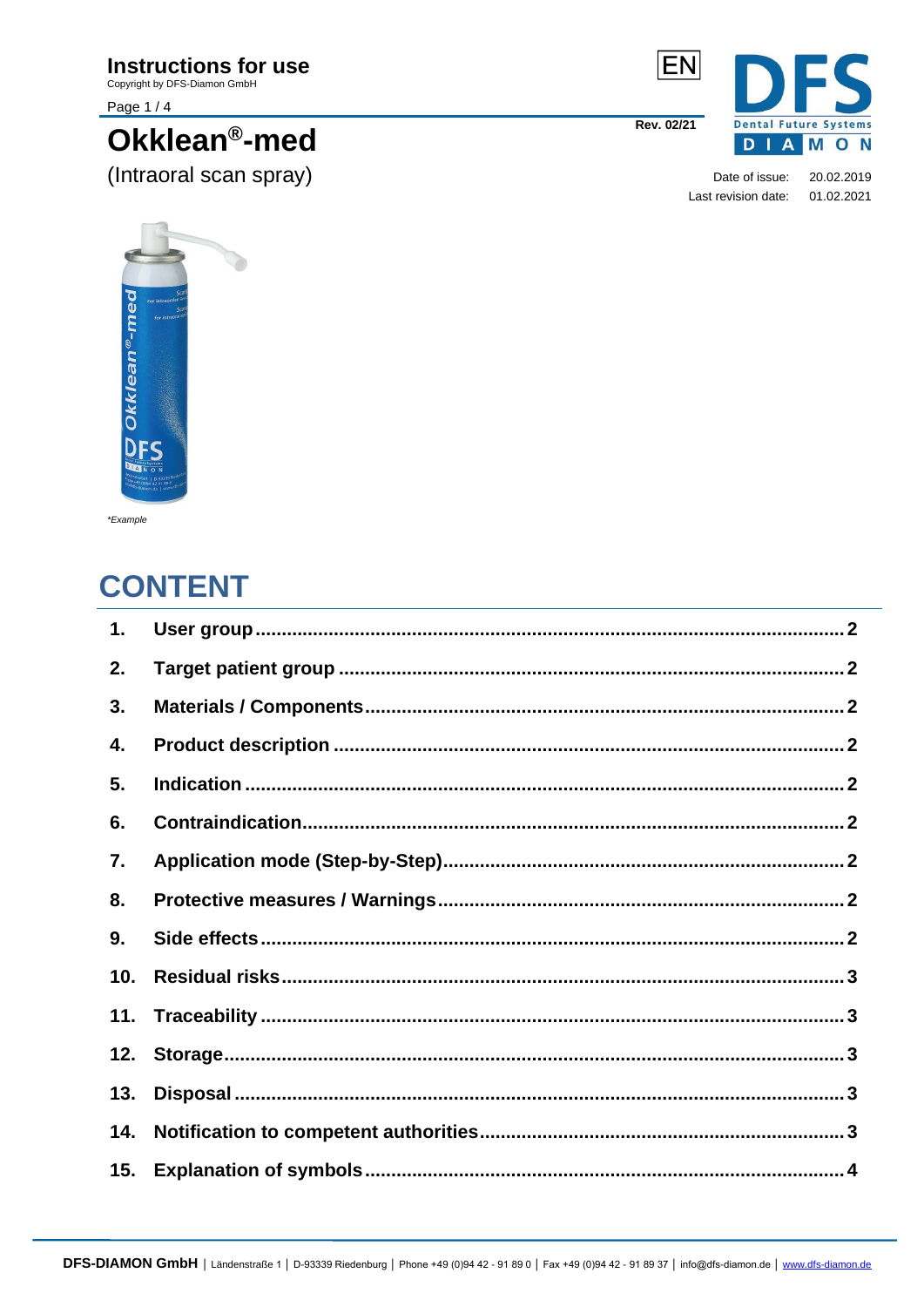Copyright by DFS-Diamon GmbH

Page 2 / 4

# **Okklean®-med**

(Intraoral scan spray)

# <span id="page-1-0"></span>**1. User group**

The intraoral scan spray Okklean®-med may only be used by appropriately qualified personnel in dental surgery, clinics and dental labs.

- ➢ Dentists
- ➢ Dental technicians

### <span id="page-1-1"></span>**2. Target patient group**

Patients with dental medical indications in the area of the described indications and applications.

### <span id="page-1-2"></span>**3. Materials / Components**

- ➢ Propellant
- **Ethanol**
- $\triangleright$  Micro-pulverized food coloring, white (titanium dioxide)

### <span id="page-1-3"></span>**4. Product description**

Okklean®-med spray serves as matting agent for reflective surfaces such as natural teeth and crowns before digital optical imprints. It can be applied both intraoral and on the dental model.

### <span id="page-1-4"></span>**5. Indication**

- ➢ Intraoral surface matting of teeth and crowns before digital optical imprints (intraoral scan)
- ➢ Intraoral fit and friction control of denture
- ➢ Extraoral matting of the dental model (before lab-side scanning)

### <span id="page-1-5"></span>**6. Contraindication**

- $\triangleright$  Use for any other than the described indication or application area
- ➢ Treatment of patients with asthmatic syndrome should be pondered in order to avoid respiratory distress

## <span id="page-1-6"></span>**7. Application mode (Step-by-Step)**

- 1. Place the dispenser with integrated atomizer onto the valve of the can
- 2. Shake the can vigorously before use
- 3. Clean and dry well the surfaces which are to be matted
- 4. Ask the patient to inhale deeply and then stop breathing
- 5. Apply the spray evenly and sparingly onto the areas to be matted, with short spray jets at a distance of approx. 3-5 cm. (Make sure not to apply several layers uncontrolled)
- 6. Let the patient exhale and repeat the procedure if necessary
- 7. Take an exposure with the 3D camera in the usual manner
- 8. Let the patient rinse thoroughly after scanning
- 9. The dispenser should be replaced after each use. *Replacement-Dispenser // DFS Art. no 11171 (3 pcs)*

### <span id="page-1-7"></span>**8. Protective measures / Warnings**

- ➢ Caution! The can is under pressure
- $\triangleright$  Do not attempt to pierce or force open the can
- ➢ Protect yourself by wearing appropriate protective gear (mask)
- ➢ Recommended protective equipment for the patient: Eye protection

### <span id="page-1-8"></span>**9. Side effects**

In case of increased inhalation, sleepiness and/or drowsiness may occur.

Date of issue: 20.02.2019 Last revision date: 01.02.2021

**Rev. 02/21**

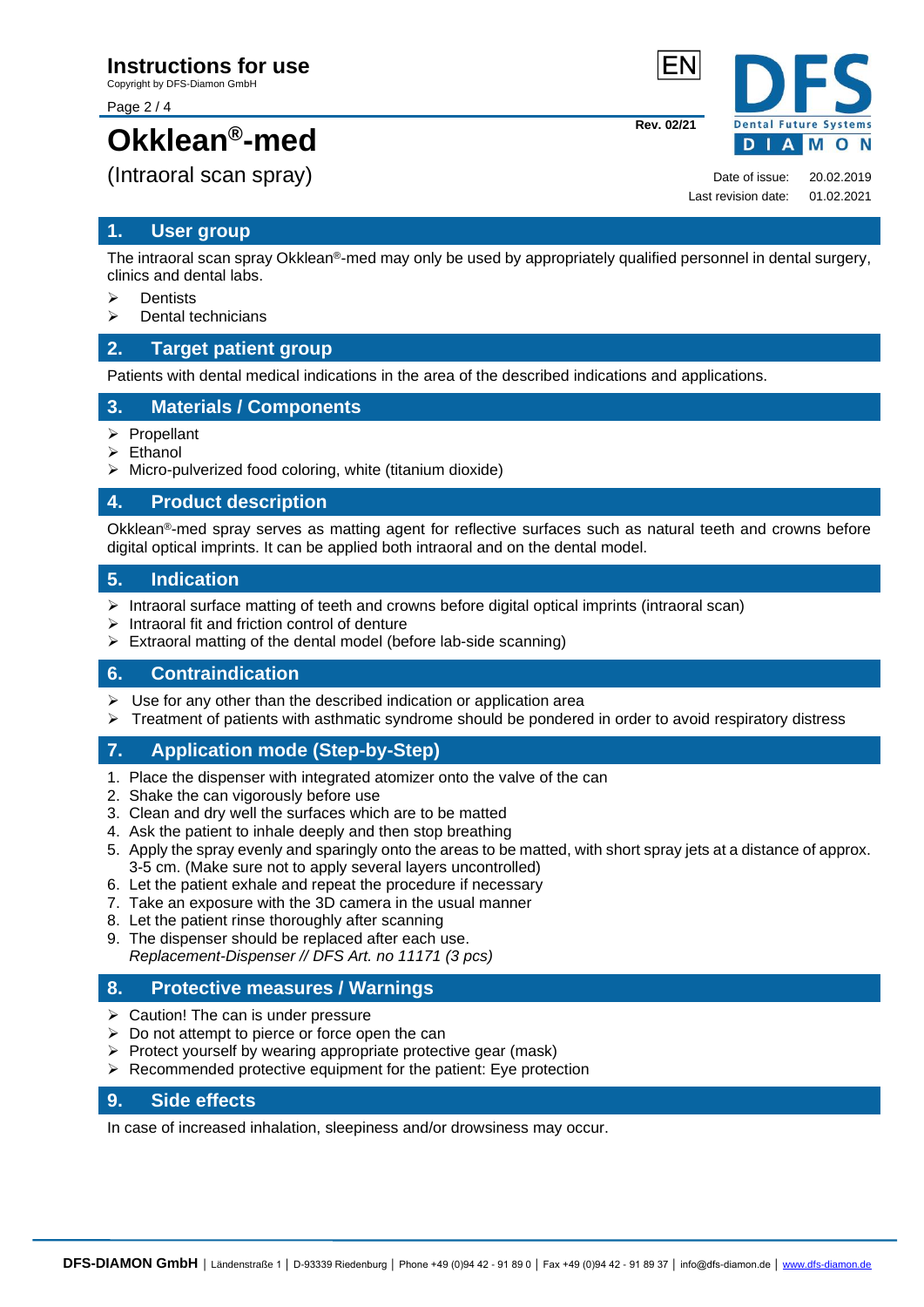Page 3 / 4

# **Okklean®-med**

(Intraoral scan spray)

## <span id="page-2-0"></span>**10. Residual risks**

- ➢ Inhalation of the spray may cause respiratory distress or similar side effects in connection with chronic pulmonary disease (e.g. asthma).
- ➢ Sensitive reactions of the patient, user and/or third parties to the ingredients/substances of the spray cannot be completely excluded.

These residual risks are highly unlikely and are not expected in case of appropriate use and handling over the lifecycle of the product.

# <span id="page-2-1"></span>**11. Traceability**

Traceability via the lot number during the product lifecycle is ensured by the information on the label.

### <span id="page-2-2"></span>**12. Storage**

- $\triangleright$  Store in dry conditions
- ➢ Do not expose to direct sunlight (explosion hazard)
- ➢ Protect from warming up over 50°C



# <span id="page-2-3"></span>**13. Disposal**

Dispose only completely emptied cans with general laboratory waste (cans).

### <span id="page-2-4"></span>**14. Notification to competent authorities**

Competent national authorities and the manufacturer need to be notified about all serious incidents occurring in the context of the product without delay.



DFS-Diamon GmbH Ländenstraße 1 93339 Riedenburg DFS-Diamon GmbH<br>Ländenstraße 1<br>93339 Riedenburg<br>Germany



**Rev. 02/21**



Date of issue: 20.02.2019 Last revision date: 01.02.2021